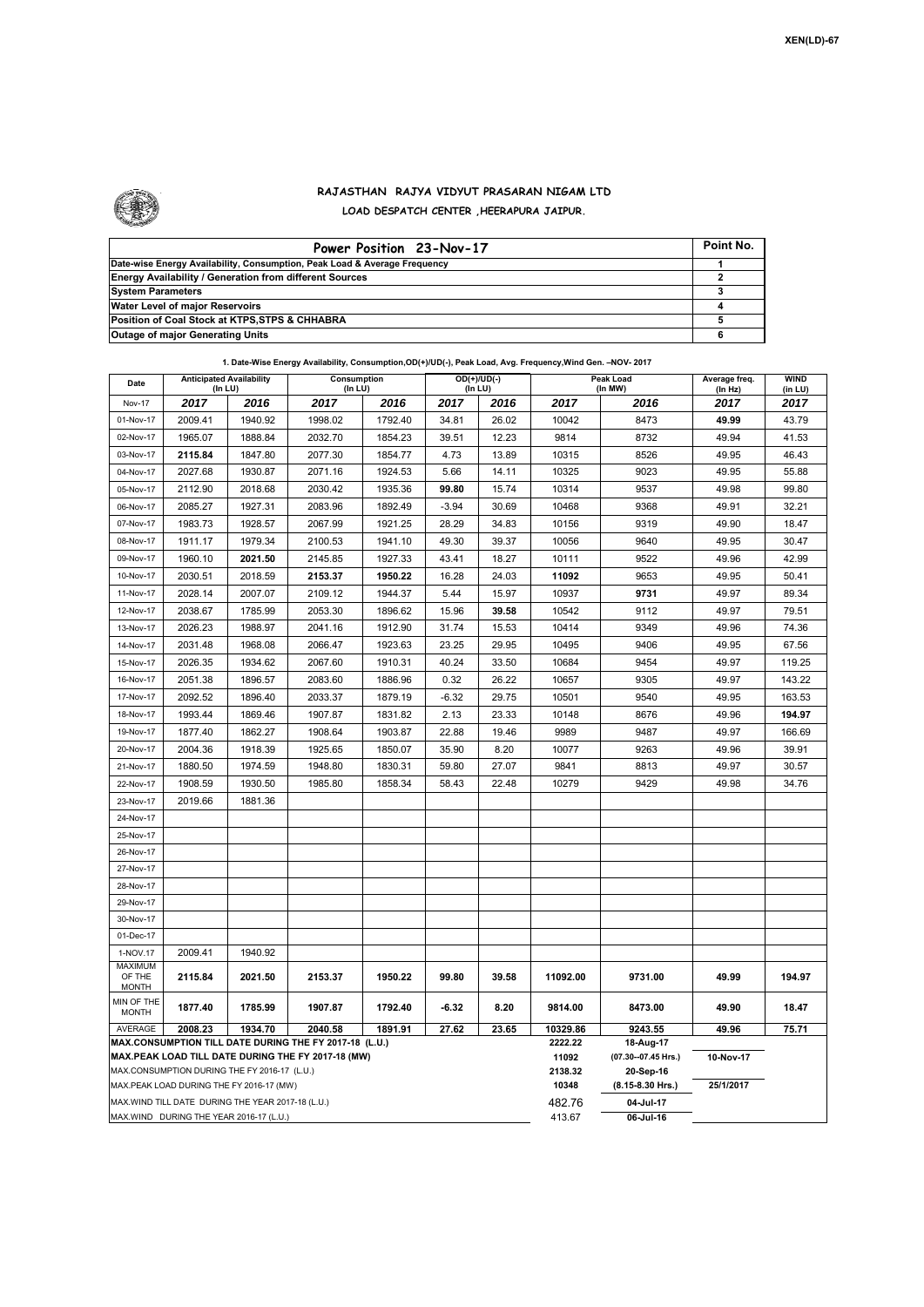| (In LU)        |                                                      |                 |                             |                 |  |  |  |  |  |
|----------------|------------------------------------------------------|-----------------|-----------------------------|-----------------|--|--|--|--|--|
| S.No.          | Sources Available to Rajasthan / Installed           | Prior           | Prior                       | Actual          |  |  |  |  |  |
|                | Capacity as on 30.09.2016                            |                 | assessment of assessment of | Energy          |  |  |  |  |  |
|                | (In MW)                                              | Avail. For next | Avail.                      | <b>Received</b> |  |  |  |  |  |
|                |                                                      | Day             |                             |                 |  |  |  |  |  |
|                |                                                      |                 | 22-Nov-17                   |                 |  |  |  |  |  |
| 1              | KTPS (1240/1240)                                     | 210.00          | 202.00                      | 165.88          |  |  |  |  |  |
| $\overline{2}$ | STPS (1500/1500)                                     | 264.00          | 55.00                       | 93.26           |  |  |  |  |  |
| 3              | DHOLPUR GAS CCPP (330/330)                           | 0.00            | 0.00                        | 35.39           |  |  |  |  |  |
| 4              | RAMGARH (273.5/273.5)                                | 43.00           | 44.00                       | 43.21           |  |  |  |  |  |
| 5              | RAPP-A(200/200)                                      | 42.00           | 42.00                       | 42.51           |  |  |  |  |  |
| 6              | MAHI (140/140)                                       | 0.00            | 0.00                        | 7.45            |  |  |  |  |  |
| 7              | CHAMBAL (RPS+JS) (135.5/271)                         | 38.62           | 38.62                       | 38.71           |  |  |  |  |  |
| 8              | <b>GIRAL LIGNITE (250/250)</b>                       | 0.00            | 0.00                        | 0.00            |  |  |  |  |  |
| 9              | CHHABRA TPS 1000/1000)                               | 221.00          | 221.00                      | 279.99          |  |  |  |  |  |
| 10             | ADANI (TPS) + KALISINDH (TPS)                        | 267.03          | 400.43                      | 301.80          |  |  |  |  |  |
| 11             | (1200+1200/1320+1200)<br>WIND FARM (3980.40/4119.15) | 21.35           | 39.50                       | 34.76           |  |  |  |  |  |
| 12             | SOLAR POWER(737.70/1295.70)                          | 0.00            | 0.00                        | 0.89            |  |  |  |  |  |
| 13             | CAPTIVE POWER PLANTS                                 | 0.00            | 0.00                        | 0.00            |  |  |  |  |  |
| 14             | REGIONAL (INTRA STATE) O.A. (VLTPS)                  | 0.00            | 0.00                        | 0.00            |  |  |  |  |  |
| 15             | OPEN ACCESS                                          | 24.27           | 22.29                       | 22.29           |  |  |  |  |  |
| 16             | BIOMASS - (101.95/119.25)                            | 5.00            | 6.00                        | 4.61            |  |  |  |  |  |
| 17             | BARSINGHSAR LTPS(250/250)                            | 54.00           | 54.00                       | 52.51           |  |  |  |  |  |
| 18             | RAJWEST (1080/1080)                                  | 172.00          | 172.00                      | 171.84          |  |  |  |  |  |
|                | <b>TOTAL (A): 1-18</b>                               | 1362.27         | 1296.84                     | 1295.10         |  |  |  |  |  |
| 19             | <b>BBMB COMPLEX</b>                                  |                 |                             |                 |  |  |  |  |  |
|                | a) BHAKRA(230.79/1516.3)                             | 20.60           | 22.33                       | 21.50           |  |  |  |  |  |
|                | b) DEHAR (198/990)                                   | 8.66            | 8.66                        | 8.26            |  |  |  |  |  |
|                | c) PONG (231.66/396)                                 | 22.16           | 19.79                       | 21.78           |  |  |  |  |  |
|                | TOTAL: a TO c                                        | 51.43           | 50.78                       | 51.54           |  |  |  |  |  |
| 20             | <b>CENTRAL STATIONS</b>                              |                 |                             |                 |  |  |  |  |  |
|                | d) SINGRAULI (300/2000)                              | 48.62           | 48.62                       | 48.62           |  |  |  |  |  |
|                | e) RIHAND<br>(310.24/3000)                           | 112.63          | 112.10                      | 113.07          |  |  |  |  |  |
|                | f) UNCHAHAR-I(20/420)                                | 2.70            | 6.13                        | 8.41            |  |  |  |  |  |
|                | g) UNCHAHAR-II& III(61/630)                          | 23.04           | 34.33                       | 41.80           |  |  |  |  |  |
|                | h) INDIRA GANDHI STPS(JHAJHAR) 0.00/1500)            | 0.00            | 0.00                        | 0.00            |  |  |  |  |  |
|                | i) NCTPS DADRI St-II (43.22/980) + DADRI-TH          | 16.46           | 23.27                       | 34.72           |  |  |  |  |  |
|                | j) DADRI GAS (77/830)                                | 3.16            | 3.46                        | 3.81            |  |  |  |  |  |
|                | $k)$ ANTA<br>(83.07/419)                             | 0.00            | 0.00                        | 0.00            |  |  |  |  |  |
|                | I) AURAIYA<br>(61.03/663)                            | 0.00            | 0.00                        | 0.00            |  |  |  |  |  |
|                | m) NAPP<br>(44/440)                                  | 9.89            | 9.84                        | 9.84            |  |  |  |  |  |
|                | n) RAPP-B<br>(125/440)                               | 34.53           | 34.44                       | 34.44           |  |  |  |  |  |
|                | o) RAPP-C<br>(88/440)                                | 19.62           | 19.62                       | 19.62           |  |  |  |  |  |
|                | p) SALAL<br>(20.36/690)                              | 0.83            | 0.86                        | 0.81            |  |  |  |  |  |
|                | q) URI<br>(70.37/720)                                | 2.91            | 3.06                        | 3.27            |  |  |  |  |  |
|                | r) TANAKPUR (10.86/94)                               | 0.69            | 0.73                        | 0.67            |  |  |  |  |  |
|                | s) CHAMERA - (105.84/540)                            | 3.14            | 3.14                        | 3.14            |  |  |  |  |  |
|                | t) CHAMERA-II (29.01/300)                            | 1.16            | 1.31                        | 1.26            |  |  |  |  |  |
|                | u) CHAMERA-III (25.21/231)                           | 0.84            | 0.84                        | 0.84            |  |  |  |  |  |
|                | v) DHAULIGANGA (27/280)                              | 1.28            | 1.42                        | 1.42            |  |  |  |  |  |
|                | w) DULHASTI (42.42/390)                              | 3.59            | 3.81                        | 3.59            |  |  |  |  |  |
|                | x) SEWA (13/120)                                     | 0.26            | 0.26                        | 0.26            |  |  |  |  |  |
|                | y) NJPC (112.00/1500) + RAMPUR(31.808/412.02)        | 7.98            | 7.89                        | 8.47            |  |  |  |  |  |
|                | z) TEHRI (75/1000)                                   | 4.88            | 4.88                        | 4.68            |  |  |  |  |  |
|                | aa) KOTESHWR (33.44/400) + PARBATI3 (56.73/520)      | 2.95            | 2.95                        | 5.41            |  |  |  |  |  |
|                | ab) TALA                                             | 1.05            | 1.07                        | 1.07            |  |  |  |  |  |
|                | ac) MUNDRA UMPP (380/4000)                           | 71.06           | 72.96                       | 72.96           |  |  |  |  |  |
|                | ad) SASAN (372/3960)                                 | 88.68           | 88.68                       | 87.24           |  |  |  |  |  |
|                | ae) FRKKA+KHLGN+TLCHR (70.18/3940)                   | 26.38           | 27.21                       | 27.21           |  |  |  |  |  |
|                | af) URS POWER(DADRI TH-I)                            | 0.00            | 0.00                        | 0.00            |  |  |  |  |  |
|                | TOTAL SCHEDULE(a TO af)                              | 539.76          | 563.66                      | 588.17          |  |  |  |  |  |
|                | LOSSES                                               | $-36.92$        | $-38.52$                    | $-42.51$        |  |  |  |  |  |
|                | NET SCHEDULED                                        | 502.83          | 525.13                      | 545.66          |  |  |  |  |  |
| 21             | BILATERAL (REG.) EXCL. BANKING                       | 4.35            | 4.58                        | 4.58            |  |  |  |  |  |
| 22             | <b>BANKING</b>                                       | 15.78           | 15.78                       | 15.78           |  |  |  |  |  |
| 23             | BILATERAL(INTER-REG.). EXCLUDING (ISOA &             | 122.80          | 124.04                      | 120.95          |  |  |  |  |  |
|                | BANKING)                                             |                 |                             |                 |  |  |  |  |  |
| 24             | INTER STATE OPEN ACCESS (BILATERAL+IEX)              | $-24.27$        | $-22.29$                    | $-22.29$        |  |  |  |  |  |
|                |                                                      |                 |                             |                 |  |  |  |  |  |
| 25             | INDIAN ENERGY EXCHANGE                               | 35.89           | $-32.42$                    | $-32.42$        |  |  |  |  |  |
|                | TOTAL(B): (19 TO 25)                                 | 657.39          | 611.74                      | 632.27          |  |  |  |  |  |
|                | TOTAL GENERATION (A +B) : 1 TO 25                    |                 |                             | 1927.37         |  |  |  |  |  |
|                | OVER DRAWAL (+)/UNDER DRAWAL (-)                     |                 |                             | 58.43           |  |  |  |  |  |
|                | <b>GRAND TOTAL</b>                                   | 2019.66         | 1908.59                     | 1985.80         |  |  |  |  |  |
|                | <b>LAST YEAR</b>                                     | 1881.36         | 1930.50                     | 1858.34         |  |  |  |  |  |

## **2.Anticipated Availability/Generation From Different Sources**